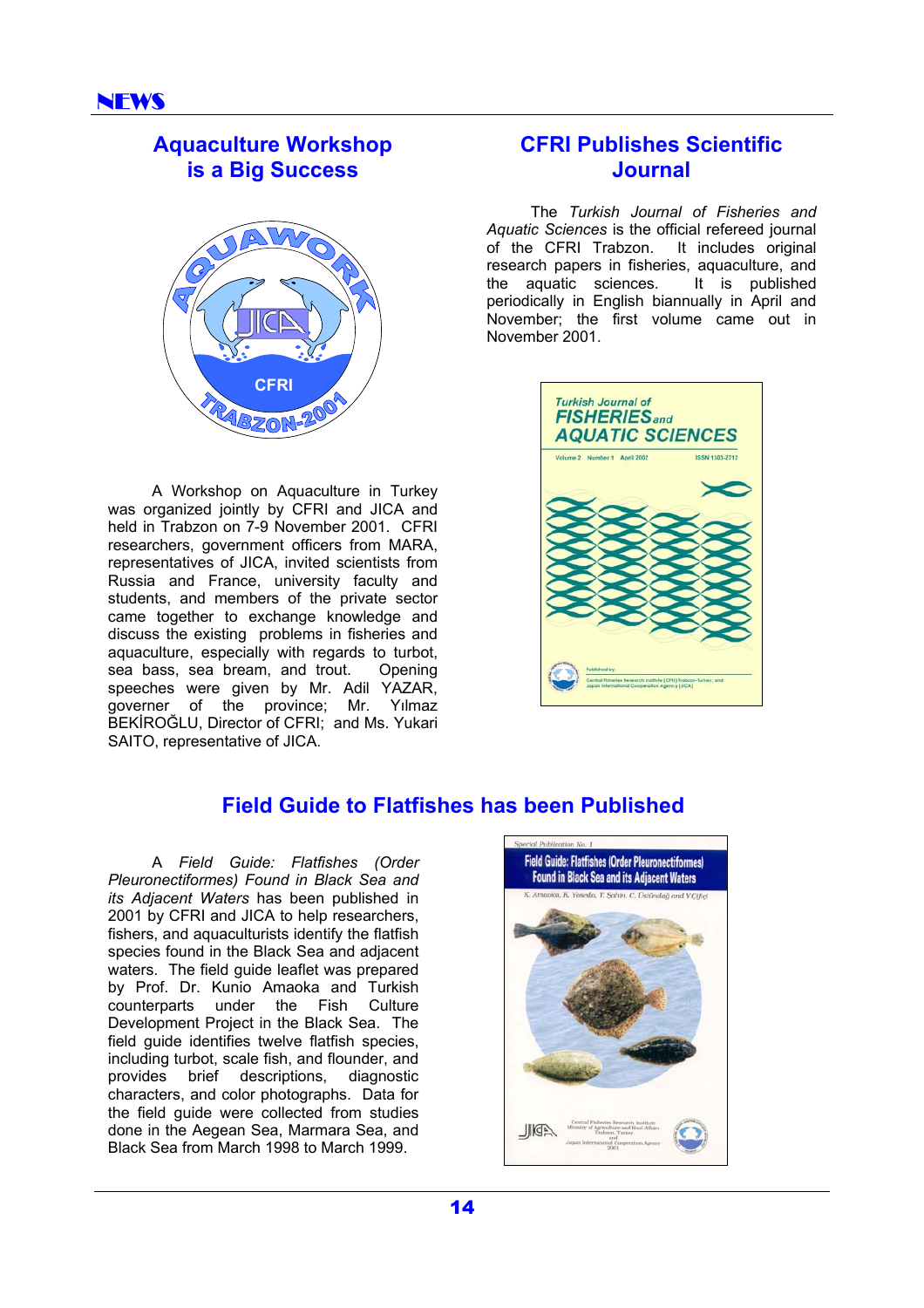#### **Manual for Turbot Culture was Published**

A technical manual for turbot culture was published in Turkish and English by CFRI and JICA under the Fish Culture Development Project in the Black Sea in 2002. This manual provides information and practical know-how for successful aquaculture of turbot from seed production, to natural food propagation and feed formulation, to development to broodstock. Prof. Dr. Atsushi Ohno, JICA short-term expert from Tokyo University of Fisheries, worked at CFRI on 19-28 December 2001 to start the preparation of the manual.



One major output of the Fish Culture Development Project in the Black Sea is the *Manual for the Seed Production of Turbot Psetta maxima in the Black Sea* that describes the methods of Kalkan seed production. English and Turkish versions of the manual are available. Both version came out in 2002.



#### **IFREMER's Lacroix Visits CFRI**

Mr. Denis Lacroix, head of the Laboratory of Mediterranean Marine Finfish Aquaculture of the French Research Institute for the Exploration of the Sea (IFREMER) visited CFRI on 8-9 July 2002. Mr. Lacroix was briefed about the CFRI organization and the progress of the project. The possibility of cooperation betwen CFRI and IFREMER was also discussed.



### **CFRI Celebrates Project Success**

The five years of the Fish Culture Development Project in the Black Sea was celebrated with a cocktail party on 28 March 2002 in Zorlu Grand Hotel in Trabzon. CFRI personnel and representatives of the private sector who worked with the project attended the party. The project personnel were given certificates of recognition and everybody enjoyed the success of the project.